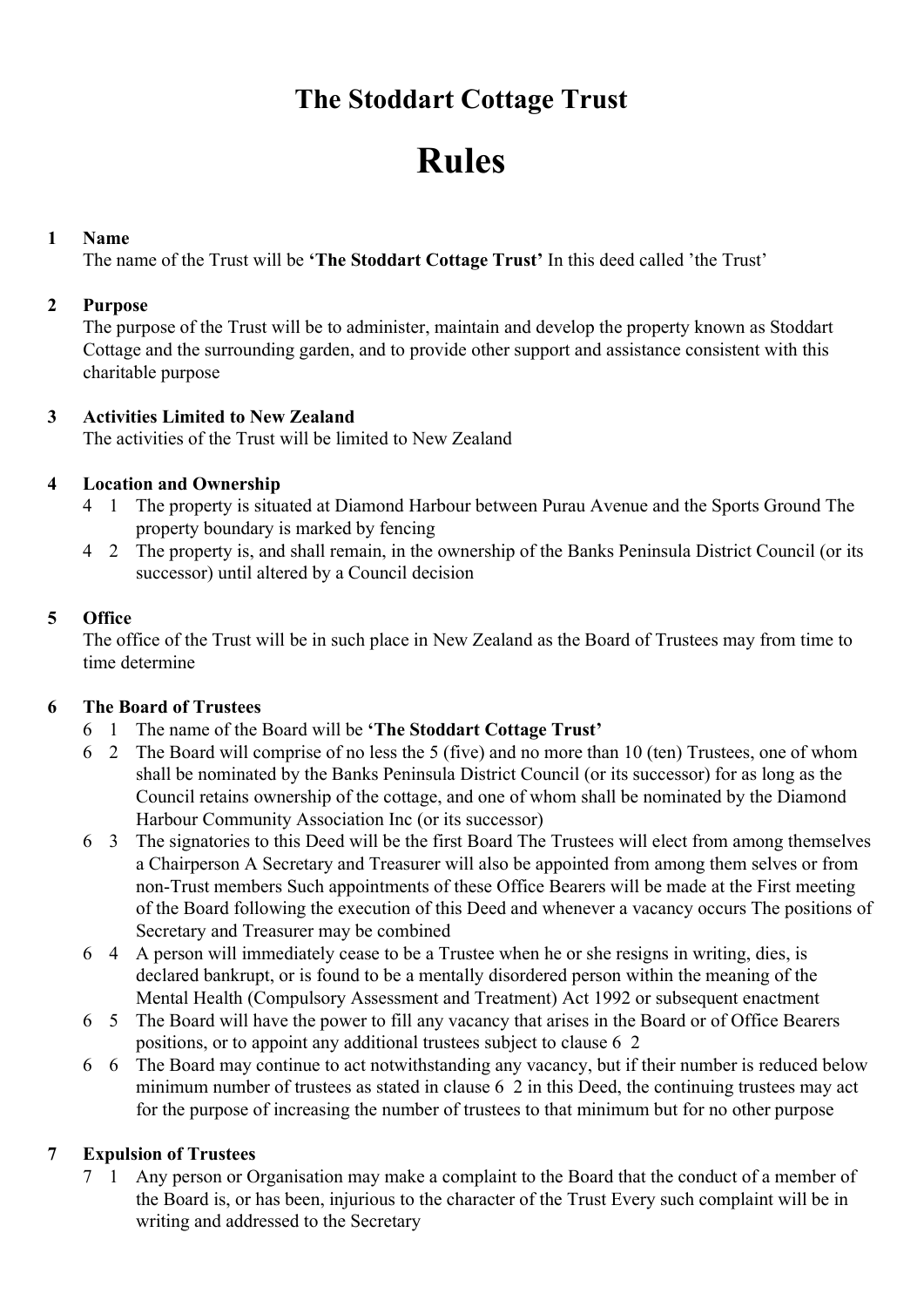- 7 2 If the Board, by a majority vote, considers that there is sufficient substance in the complaint, it may invite the member to offer an explanation of his or her conduct
- 7 3 If the Board decides to proceed it will give the member at least fourteen (14) days written notice of a meeting The notice will -
- 7 3 1 Inform the member that the Board is not satisfied with the members explanation, consequently the Board may expel the member from the Trust Board
- 7 3 2 Advice the member that he or she may invite a friend or family member to accompany the member to such a meeting
- 7 4 If in the meeting the Board decides to expel the member from the Trust Board the member wit! cease to be a Trustee immediately
- 7 5 A member expelled by the Trust may within fourteen (14) days give written notice of appeal to the Secretary. The Secretary will then call a Special Meeting of the Board to take place within twenty eight (28) days of receipt of the notice of appeal, to reconsider its decision. If that meeting passes a resolution to rescind the expulsion the member will be reinstated immediately

#### 8 Meetings of the Board

- 8 1 The procedure for Board meetings will be as follows
- 8 1 1 A quorum will be at least half of its members
- 8 1 2 If a Trustee, including an office-bearer, does not attend three (3) consecutive meetings of the Board without leave of absence that member may, at the discretion and on decision of the Board, be removed as a Trustee, and/or any office of the Trust which she or he holds
- 8 1 3 All questions will if possible be decided by consensus In the event that a consensus cannot be reached then a decision will be made by a majority vote by show of hands, unless otherwise determined by the Board
- 8 1 4 If the voting is tied, the Chairperson may exercise a second and casting vote
- 8 1 5 Each meeting will be chaired by the Chairperson of the Trust In the absence of the Chairperson, the Board will elect a person to chair the meeting from among the Trustees present
- 8 2 The Board will meet at least four (4) times every year The Secretary will ensure that all members of the Board are notified of the meeting, either verbally or in writing
- 8 3 The Secretary will ensure that a minute book is maintained which is available to any member of the Trust and which, for each meeting of the Board, records
- 8 3 1 the names of those present,
- 8 3 2 all decisions which are required by this Deed or by law to be made by the Board of Trustees, and
- 8 3 3 the financial position of the Trust at the time of the meeting
- 8 3 4 any other matters discussed at the meeting

# 9 Powers

In addition to the powers provided by the general law of New Zealand or contained in the Trustee Act 1956, the powers which the Board may exercise in order to carry out its charitable purposes are as follows

- 9 1 to use the funds of the Trust as the Board thinks necessary or expedient in payment of the costs and expenses of the Trust, including the employment and dismissal of professional advisors, agents, officers and staff, according to principles of good employment and the Employment Contracts Act 1991 or any subsequent enactment,
- 9 2 to purchase, hire or otherwise acquire any real or personal property and any rights or privileges which the Board thinks necessary or expedient in order to attain the purpose of the Trust and to sell, exchange or lease, or in any other manner, dispose of any property, rights or privileges to the benefit of the purpose of the Board
- 9 3 Subject to the approval of the Banks Peninsula District Council (or its successor), the Trust may lease all or part of the cottage Any rewards arising from such an arrangement must be used in the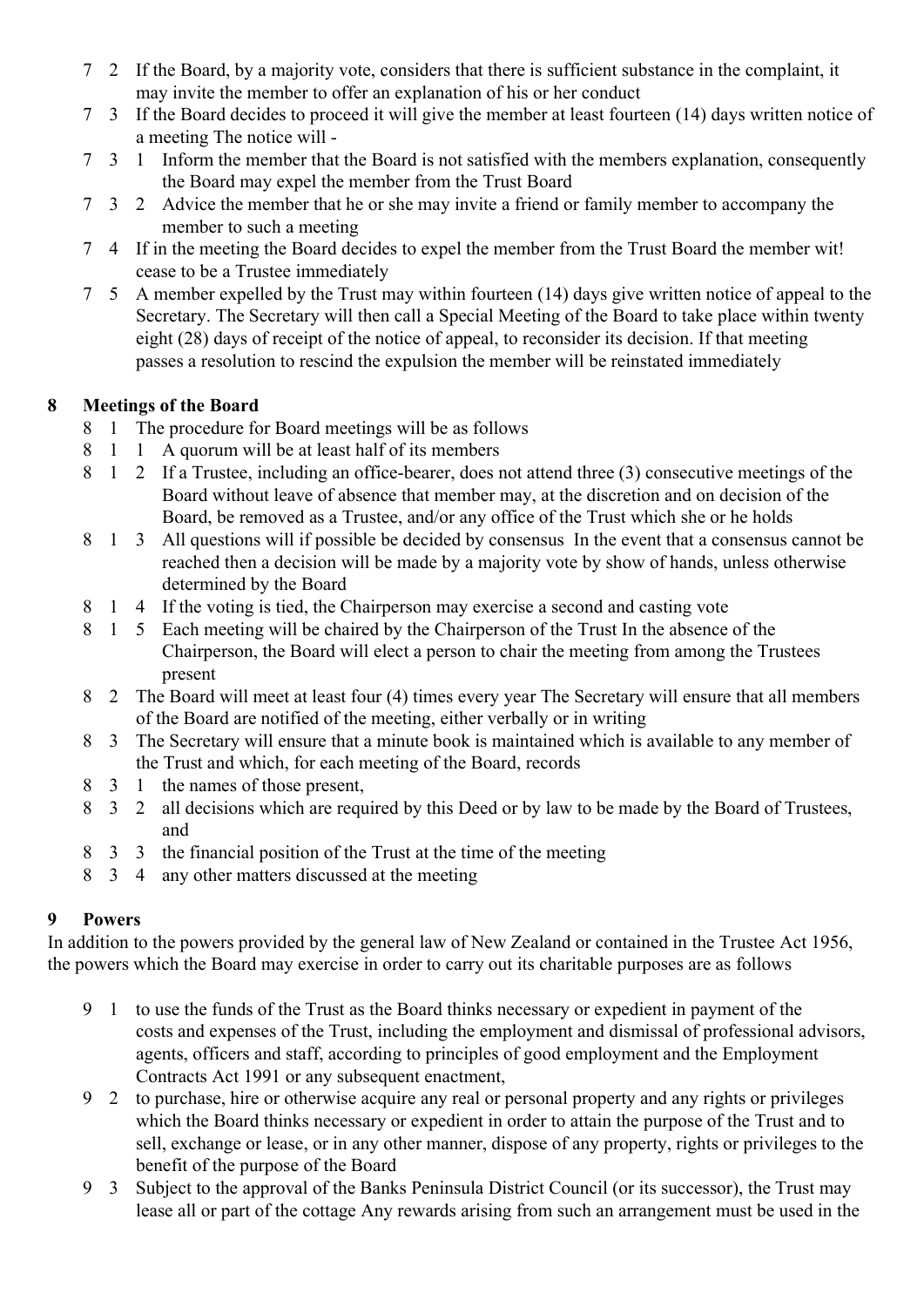charitable purpose of the Trust

- 9 4 to carry on any business,
- 9 5 to invest surplus funds in any way permitted by law for the investment of Charitable Trust funds and upon such terms as the Board thinks fit,
- 9 6 to borrow or raise money from time to time with or without security and upon such terms as to priority or otherwise as the Board thinks fit
- 9 7 to do all things as may from time to time be necessary or desirable to enable the Board to give effect to and attain the charitable purposes of the Trust
- 9 8 the Board will have the right to establish a subscribing membership of the Trust

#### 10 Income, Benefit or Advantage to be Applied to Charitable Purposes

- 10 1 Any income, benefit or advantage will be applied to the charitable purpose of the Trust
- 10 2 No Trustee or member of the Trust, or any person associated with a Trustee or member shall participate in or materially influence any decision made by the Trustees in respect of any payment to or on behalf of that Trustees or member or associated person of an income, benefit or advantage whatsoever. Any such income paid shall be reasonable and relative to that which would be paid in a normal transaction (being open market value)
- 10 3 The provision and effect of this clause shall not be removed from this Deed and shall be implied into any document replacing this Deed of Trust

# 11 Power to Delegate

- 11 1 The Board may from time to time appoint any committee and may delegate any of its powers and duties to any such committee or to any person The committee or person may without confirmation by the Board exercise or perform the delegated powers or duties in the same way and with the same effect as the Board could itself have done
- 11 2 Any committee or person to whom the Board has delegated powers or duties will be bound by the charitable terms of the Trust and any terms or conditions of the delegation set by the Board
- 11 3 The Board will be able to revoke such delegation at will, and no such delegation will prevent the exercise of any power or the performance of any duty by the Board
- 11 4 It will not be necessary for any person who is appointed to be a member of any such committee, or to whom such delegation is made, to be a Trustee

#### 12 Financial Arrangements

- 12 1 The financial year of the Trust will be from 1 April to 31 March in the following year
- 12 2 At the first meeting of the Board in each financial year, the Board will decide by resolution the following
- 12 2 1 how money will be received by the Trust,
- 12 2 2 who will be entitled to produce receipts,
- 12 2 3 what bank accounts will operate for the ensuing year, including the purposes of and access to accounts,
- 12 2 4 who will be allowed to authorise the production of cheques and the names of cheque signatories,
- 12 2 5 the policy concerning the investment of money by the Trust, including what type of investment wilt be permitted
- 12 3 The Treasurer will ensure that true and far accounts are kept of all money received and expended by tie Trust including what type of investment will be permitted
- 12 4 The Board will, as soon as practicable after the end of the financial year of the Trust, arrange for the accounts of the Trust for that financial year to be included as part of the review needed to comply with the statuary requirements for charitable organisations. This will be provided to the Charities Commission and the review will be made available to the public.

# 13 Common Seal